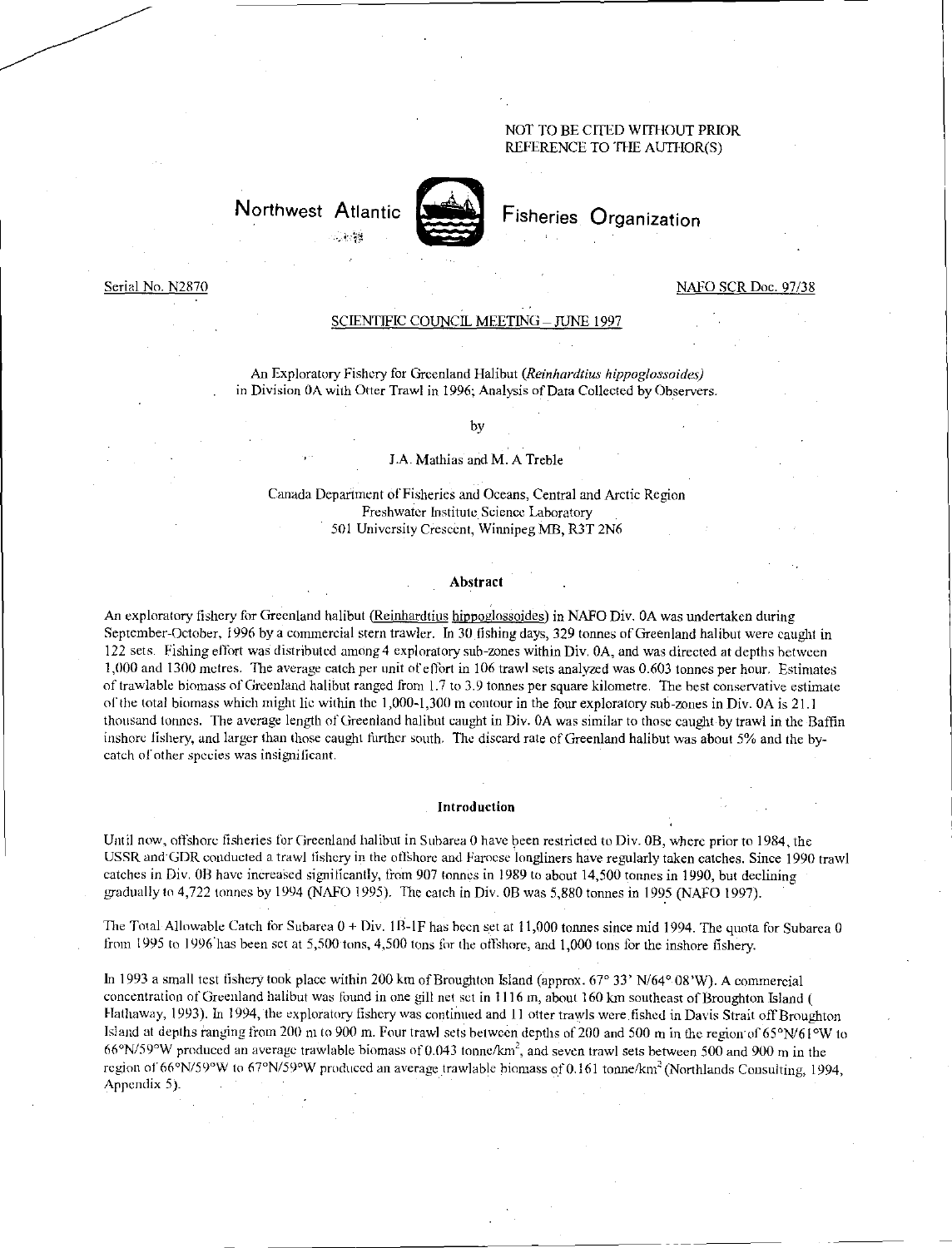In 1996 an exploratory fishery in NAFO Div. OA was conducted by commercial stern trawler which fished for 30 days within the 1,000-1,300 m depth contours. This report documents the results of that fishery.

### Methods

The exploratory vessel was a 65.5 ft stern trawler, 643 tons, with a crew of 35. It contained a freezer with processing capabilities. The vessel fished 30 days between September 22 and October 23, and caught a total of 329 tons of Greenland halibut in 122 trawl sets. A fishery observer was on board at all times and recorded catch rate and effort data as well as position, tow speed, tow duration and fishing depth for all sets- In addition, 20 sets were sampled to obtain biological information about the catch. In order to distribute the fishing effort, four fishing sub-zones were defined in Div. OA (Figure 1) , and the vessel was required to fish a minimum of 6 days in each zone. Fishing took place within the  $1,000$  m to  $1,300$  m depth contours because it was thought that too many sharks would be caught in deeper water. The distribution of trawl sets and sampled trawl sets is shown in Table 1.

During fishing, two trawls were used alternately, a Bacalao 630<sup>TM</sup> with a headrope length of 71.8 m, and a Startrol 630<sup>TM</sup> with a headrope length of 55.2 m. There was no sensor mounted on the net wings, so wing spread was calculated as 55% of headrope length (B. MaCallurn, Gear Technologist, DFO, pers. comm.). This calculation is based on the assumption that the trawl was properly designed and rigged, and operated with the proper doors and door angle. The number of trawl sets analyzed was 106. The average towing speed was 3.5 k/h (range: 3.2-3.5 k/h) and the average duration of a set was 4.4 h (range 0.3-6.5 h). There were two mesh sizes used on the cod end during fishing, 147 mm and 148 mm

A number of trawl sets were excluded from the analysis of the data (Table 2). These included sets less than 2.0 hours, sets in depths less than 1,000 m, and sets in which net damage was sustained with loss of fish.

The trawlable biomass was calculated from the distance the trawl was towed, the catch weight, and the assumed distance of the wing spread of the net. The total area of bottom between the 1000 and 1300 m depth contours was estimated approximately by drawing in the contours by eye from Canadian Hydrographic Service Chart No. 7010 (Davis Strait and Baffin Bay, scale 1:2,000,000), and measuring the areas with a planimeter. The mean trawlable biomass for each sub-zone was multiplied by the estimated fishable area within each sub-zone to estimate a total commercial biomass of Greenland halibut.

#### Results

#### Comparison of Trawls

During fishing two different mesh *sizes* were used in the codend of the net. These differences had no significant effect on the average CPUE of the trawls (t-test of means, P=0.62).

#### Catch per Unit Effort

The area of the fishing ground in NAFO Div. OA which lies between the 1,000 and 1,300 m depth contours is shown in Figure 1 in relation to the four sub-zones covered by the exploratory fishery. It is noted that sub-zone 2 contains an eastern and a western component of the 1,000 - 1,300 m depth zone, whereas the other sub-zones contain only one component. Catch per unit effort (CPUE) was calculated as tonnes of Greenland halibut caught per hour of fishing effort. There was no significant difference between the CPUE of the two trawls (t-test, N=53 and 53, means=0.56 and 0.64 for the Bacalao and Startrol respectively, P>0.5), despite a difference in the length of their head ropes.

The distribution of fishing effort and the CPUE is shown by the circles in Figure 2. Although the average CPUE ranged from 0.493 tonnes/h in sub-zone 3 to 0.674 tonnes/h in sub-zone 2, the differences among zones were not statistically significant (ANOVA, P=0.094). The average CPUE for all zones was 0.603 tonnes/h, with 95% confidence limits of 0.535 and 0.671 tonnes/h. The catch rates appeared to be somewhat higher than those reported by Atkinson *et a/. (1994)* from Div. OB waters between 61°N and 65°N from 1990 to 1993. They reported average catch rates of 0.23-0.34 tonnes/h.

Figure 2 indicates that the CPUE was much higher in the eastern part of sub-zone 2 than in the western part, however there were too few trawls in the western part to make a proper statistical comparison. The few trawls taken in the western part of sub-zone 2 tended to be taken somewhat shallower than those taken from the eastern part, although still within the range of 1,000-1,300 m.

#### 2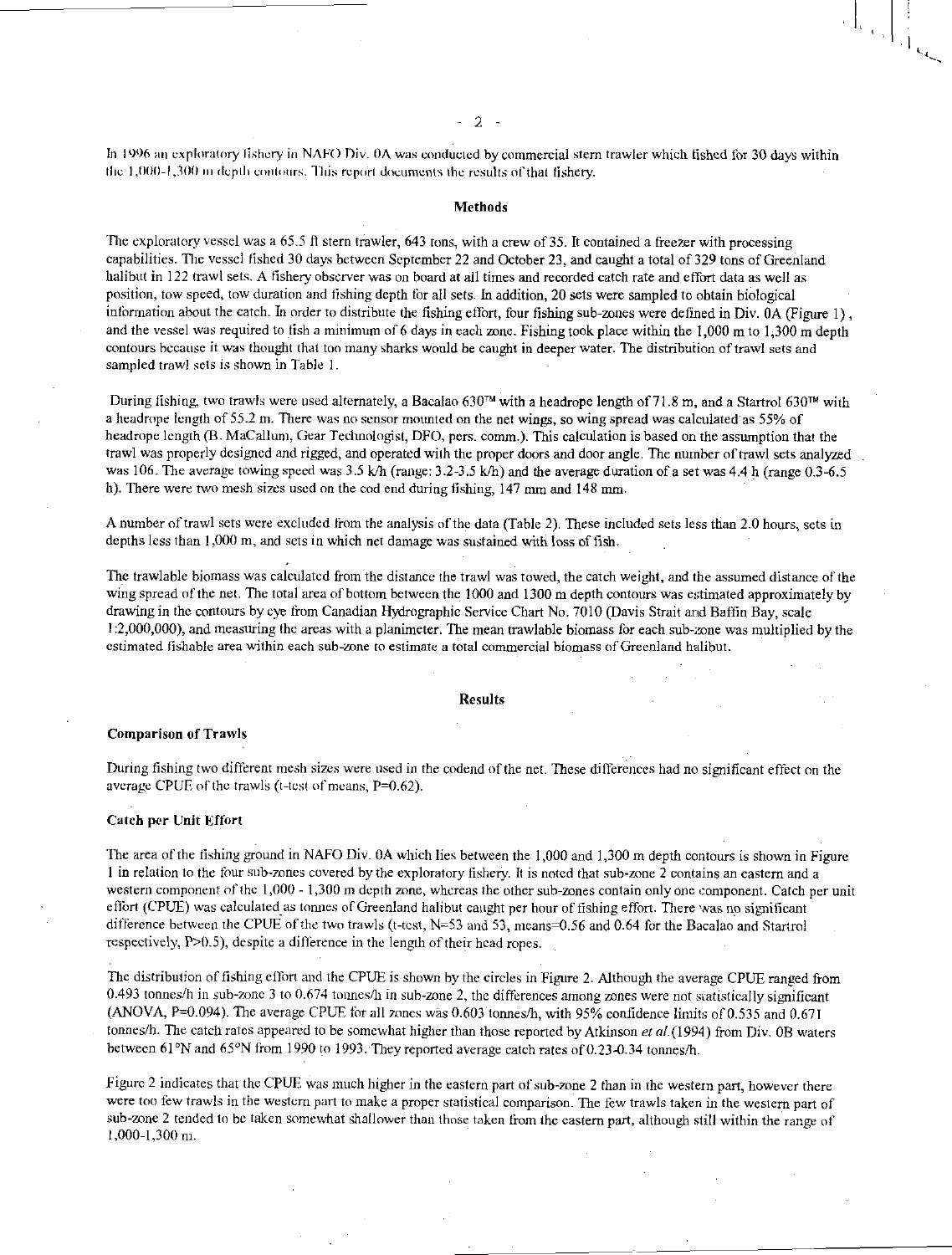#### Trawlable Biomass

The estimated trawlable biomass of Greenland halibut among the four sub-zones (Table 3) ranged from a low of 1.7 tonnes/km<sup>2</sup> (sub-zone 3, minimum estimate) to 3.9 tonnes/km<sup>2</sup> (sub-zones 2 and 4, maximum estimate). When multiplied by the approximate area within the 1000 m and 1300 m depth contours, the estimated biomass of halibut, totaled over the'four subzones, ranged from 24.4 thousand tonnes to 38 thousand tonnes, with an average estimate of 31.2 thousand tonnes. These estimates are very approximate, and depend on the following assumptions:

• that the area representing the 1,000-1,300 m depth zone (Fig. 1) is accurate, given that it was drawn by eye from a navigational chart;

• that all of the shaded area in Figure 1 is available for trawling;

• that the catches within each sub-zone are representative of the whole sub-zone.

The last point does not appear to be true for sub-zone 2, where the catch rate (Figure 2) in the western part of the sub-zone (area=3152 km<sup>2</sup>) was lower than in the eastern part (area=923 km<sup>2</sup>). If the western area is deleted from the calculation, the estimated biomass of Greenland halibut in the exploratory fishing area ranges between 16.5 thousand tonnes and 25.6 thousand tonnes, with an average of 21.1 thousand tonnes. Further exploratory fishing should be directed at measuring the trawlable biomass in the western portion of sub-zone 2 and in water deeper than 1,300 m throughout Div. OA.

#### Biological Sampling

#### Length

The average total length of Greenland halibut caught in DiV. OA was 45.5 cm for males and 48.3 cm for females (Figure 3). The lengths of these fish were similar to those caught by trawl in Cumberland Sound and Davis Strait in 1994 (Northlands Consulting 1994), and considerably larger than fish caught further south in Div. 3N in 1994 (Avila de Melo *et al.,* 1995). In the latter study, the average length of Greenland halibut males was 34-35 cm and females were approximately 38 cm.

The length distribution of both male and female Greenland halibut had peaks at 40 and 50 cm. These plots were produced by combining data from the 4 sub-zones. Examination of the sub-zones separately (Figures 4 and 5), shows that the average lengths of both males and females were about 10 cm smaller in the most southerly area, sub-zone 1, than in more northerly subzones 3 and 4. In sub-zone 2 the length distributions were somewhat intermediate. This trend towards smaller fish sizes towards the south may be the result of higher fishing rates in more southern waters, but this needs to be investigated further.

#### Age

The ages of Greenland halibut have been determined for this exploratory fishery, but are not reported here pending the determination of the accuracy of age reading in the Central and Arctic Region in comparison with other laboratories in the Northwest Atlantic area measuring the age of this species.

#### **Discards**

- Greenland halibut were discarded in 104 trawls. The weight of discarded fish is shown in Figure 6. A regression line forced through the *graph* origin had a slope of 0.056, indicating that the discard weight was 5.6% of the kept weight. This means that the discard weight was *5.3%* of the weight of all Greenland halibut caught.

#### By-catch

Eighteen fish species, in addition to Greenland halibut, were caught by the exploratory fishery. However, as Table 4 indicates, only three of these, Greenland shark, Thorny skate and Spiny skate, made up an appreciable weight. The distribution of the weight of by-catch of these three species in the trawls is shown in Figure 7

#### Shark Catch

The reason given for fishing above the 1,300 m depth contour during the exploratory fishery was that a large number of sharks would be encountered in deeper waters. Most sharks were caught between the 1,100 and 1,200 m depth contours (Figure 8). Only one shark was caught deeper than 1,200 m in spite of the fact that 26 trawls were made in that depth range.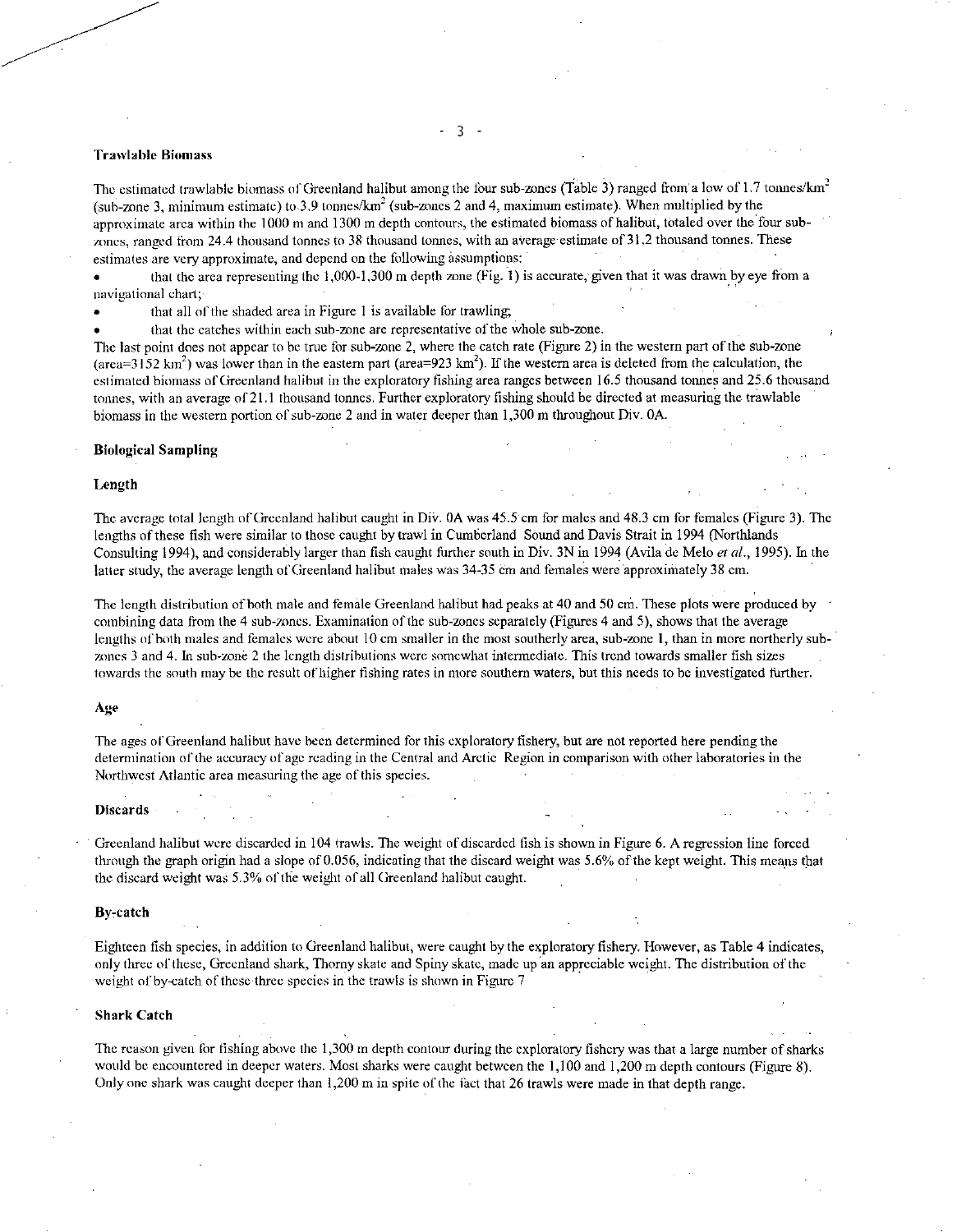#### **Recommendations**

'the exploratory survey of Div. OA needs to he continued to answer the following questions:

- I. what is the trawlable biomass of Greenland halibut in the western part of sub-zone 2?
- 2. what is the trawlable biomass of Greenland halibut in waters deeper than 1,300 m and shallower than 1,000 m?<br>3. can the exploratory fishery be extended more northerly than  $71^{\circ}26^{\circ}N$ ?
- 3. can the exploratory fishery be extended more northerly than  $71^{\circ}26'$ N?<br>4. are there true differences in the lengths, ages, length-at-age and catch-
- are there true differences in the lengths, ages, length-at-age and catch-at-age of Greenland halibut stock components in Div. OA and more southern locations?
- 5. do such differences relate to the degree of fishing pressure on the stock components?

#### References

Avila de Melo, R. Alpoim, M.L. Godinho and E. Santos. 1995. Portuguese Research Report for 1994. Northwest Atlantic Fisheries Organization, SCS Doc. 95/13. Serial No. N2534. 53p.

Northlands Consulting. 1994. 1994 Exploratory fishery. A report on exploratory fishing for shrimp and groundfish in Cumberland Sound, Davis Strait, and Resolution Island survey areas. Northlands Consulting. P.O. Box 66 Iqaluit.  $46p + 1$ Appendices.

NAFO. 1995. Report of Scientific Council, 7-21 June 1995 Meeting. Northwest Atlantic Fisheries Organization. NAFO SCS Doe. 95/19, Ser. No. N2599. 177 p.

NAFO. 1997. Northwest Atlantic Fisheries Organization Scientific Council Reports 1996. Northwest Atlantic Fisheries Organization. Scientific Council Reports 1996. Dartmouth. 226 pp.

Hathaway, B.L. 1993. Exploratory fishing in Davis Strait/Broughton Island Area (summer, 1993). Unpublished report to Baffin Region Sub-Committee for Fisheries, December, 1993. 29p + appendices.

| Sub-zone   | Limits                                    | No. Trawls | Sampled Trawls |  |
|------------|-------------------------------------------|------------|----------------|--|
|            | NAFO Div. 0A boundary to Broughton Island |            |                |  |
| Sub-zone 1 | southern limit: 66°15' north latitude     | $22 -$     |                |  |
|            | northern limit: 67°33' north latitude     |            |                |  |
| Sub-zone 2 | Broughton Island to Alexander Bank        |            |                |  |
|            | southern limit: $67°33'$ north latitude   | 41         |                |  |
|            | northern limit: 68°35' north latitude     |            |                |  |
| Sub-zone 3 | Alexander Bank to Clyde River             |            |                |  |
|            | southern limit: 68°35' north latitude     | 19         |                |  |
|            | northern limit: 70°26' north latitude     |            |                |  |
| Sub-zone 4 | Clyde River to Cape Adair                 |            |                |  |
|            | southern limit: 70°26' north latitude     | 24         |                |  |
|            | northern limit: 71°26' north latitude     |            |                |  |

Table 1. Sub-zones for Exploratory fishing, and number of trawl sets in each.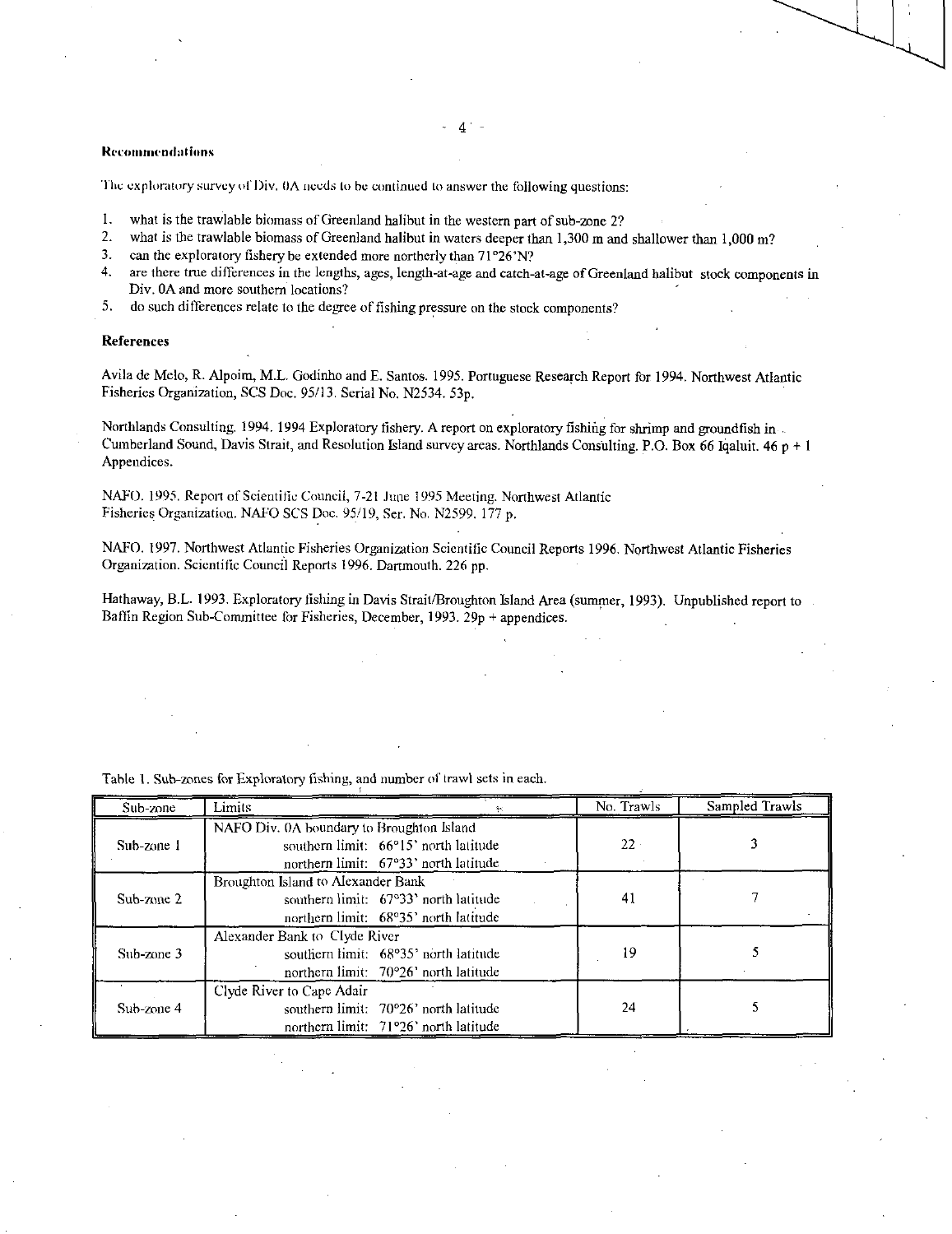| Set | Fishing Depth | Tow Duration | Net    | Latitude                 | Longitude               | Turbot    |
|-----|---------------|--------------|--------|--------------------------|-------------------------|-----------|
| No. | (m)           | (h)          | Damage |                          |                         | CPUE(t/h) |
| 11  | 989           | 0.9          | no.    | 67°35'N                  | 58°45'W                 | 0.02      |
| 26  | 647           | 0.4          | no     | 67°49'N                  | 59°09'W                 | 0.375     |
| 27  | 739           | 0.8          | no     | 67°53'N                  | 59°19'W                 | 0.300     |
| 3   | 1229          | 0.3          | no     | 68°04'N                  | 62°46'W                 | 0.017     |
| 4   | 1262          | 0.3          | no     | $68^{\circ}05^{\prime}N$ | 62°59'W                 | 0.017     |
| 16  | 1170          | 0.5          | no     | 67°45'N                  | 59°13'W                 | 0.02      |
| 39  | 1163          | 1.3          | no     | 70°28'N                  | 65°40'W                 | 0.246     |
| 59  | 1191          | 1.5          | no     | 70°37'N                  | $66^{\circ}18^{\circ}W$ | 0.183     |
| 82  | 1097          | 1.0          | no     | 67°31'N                  | 58°44'W                 | 0.330     |
| 20  | 1148          | 5.0          | yes.   | 67°47'N                  | 59°17'W                 | 0.006     |
| 23  | 1103          | 1.7          | yes    | 67°47'N                  | 59°17'W                 | 0.029     |
| 67  | 1117          | 5.0          | yes.   | 70°21'N                  | 65°29'W                 | 0.712     |
| 83  | 1132          | 1.8          | yes    | 67°29'N                  | 58°37'W                 | 0.108     |
| 100 | 1114          | 1.6          | yes    | 67°52'N                  | 59°26'W                 | 0.106     |

Table 2. Trawl sets excluded from analysis because of shallow fishing depth, short tow duration, or net damage.

Table 3. Estimate of total biomass of Greenland halibut within depth contours fished by the exploratory fishery in 1996.

| Area between<br>1000 and 1300 m<br>$(km^2)$ | Average<br>Trawlable<br><b>Biomass</b><br>$(t/km^2)$ | Minimum<br>Trawlable<br><b>Biomass</b><br>$(t/km^2)$ | Maximum<br>Trawlable<br><b>Biomass</b><br>$(t/km^2)$ | Average<br>Estimated<br><b>Biomass</b><br>(tonnes) | Minimum<br>Estimated<br><b>Biomass</b> | Maximum<br>Estimated<br><b>Biomass</b><br>$\cdot$ (tonnes) |
|---------------------------------------------|------------------------------------------------------|------------------------------------------------------|------------------------------------------------------|----------------------------------------------------|----------------------------------------|------------------------------------------------------------|
|                                             |                                                      |                                                      |                                                      |                                                    |                                        |                                                            |
| 3665                                        | 2.396                                                | 2.015                                                | 2.777                                                | 8781                                               | 7385                                   | 10178                                                      |
| 4 0 7 5                                     | 3.217                                                | 2.529                                                | 3.905                                                | 13109                                              | 10306                                  | 15913                                                      |
| 2511                                        | 2.428                                                | 1.705                                                | 3.151                                                | 6097                                               | 4281                                   | 7912                                                       |
| 000                                         | 3.227                                                | 2.505                                                | 3.949                                                | 3227                                               | 2505                                   | 3949                                                       |
|                                             |                                                      |                                                      |                                                      |                                                    |                                        | 37952                                                      |
|                                             | 11251                                                |                                                      |                                                      |                                                    |                                        | (tonnes)<br>31214<br>24477                                 |

Table 4. Fish species caught as by-catch in the exploratory fishery.

| Common                 | $#$ trawls | Mean wt.  | Common                       | $#$ trawls | Mean wt. per |
|------------------------|------------|-----------|------------------------------|------------|--------------|
| Name                   |            | per trawl | Name                         |            | trawl        |
|                        |            | (kg)      |                              |            | (kg)         |
| Thorny skate           | 96         | 29.2      | Black herring                | 3          | 1.0          |
| Roughhead<br>Grenadier | 70         | 4.4       | Large scale<br>tapiriish     | 2          | 4.0          |
| Threebeard<br>rockling | 65         | 1.0       | <b>Broadhead</b><br>wolftish |            | 5.0          |
| Greenland<br>shark     | 28         | 357.9     | Smooth skate                 |            | 3            |
| Shrimp <sup>a</sup>    | 36         | 1.0       | Deep sea<br>sculpin          |            | 1.0          |
| Spiny tail skate       | 21         | 35.7      | Chimaera                     |            | 1.0          |
| Squid                  | 10         | 1.0       | Arctic celpout ·             |            | 1.0          |
| Polar sculpin          | 8          | 1.0       | Viperfish                    |            | 1.0          |
| Redfish                | 3          | 1.0       | Esmark's<br>eelpout          |            | 1.0          |

Phaiphaea tarda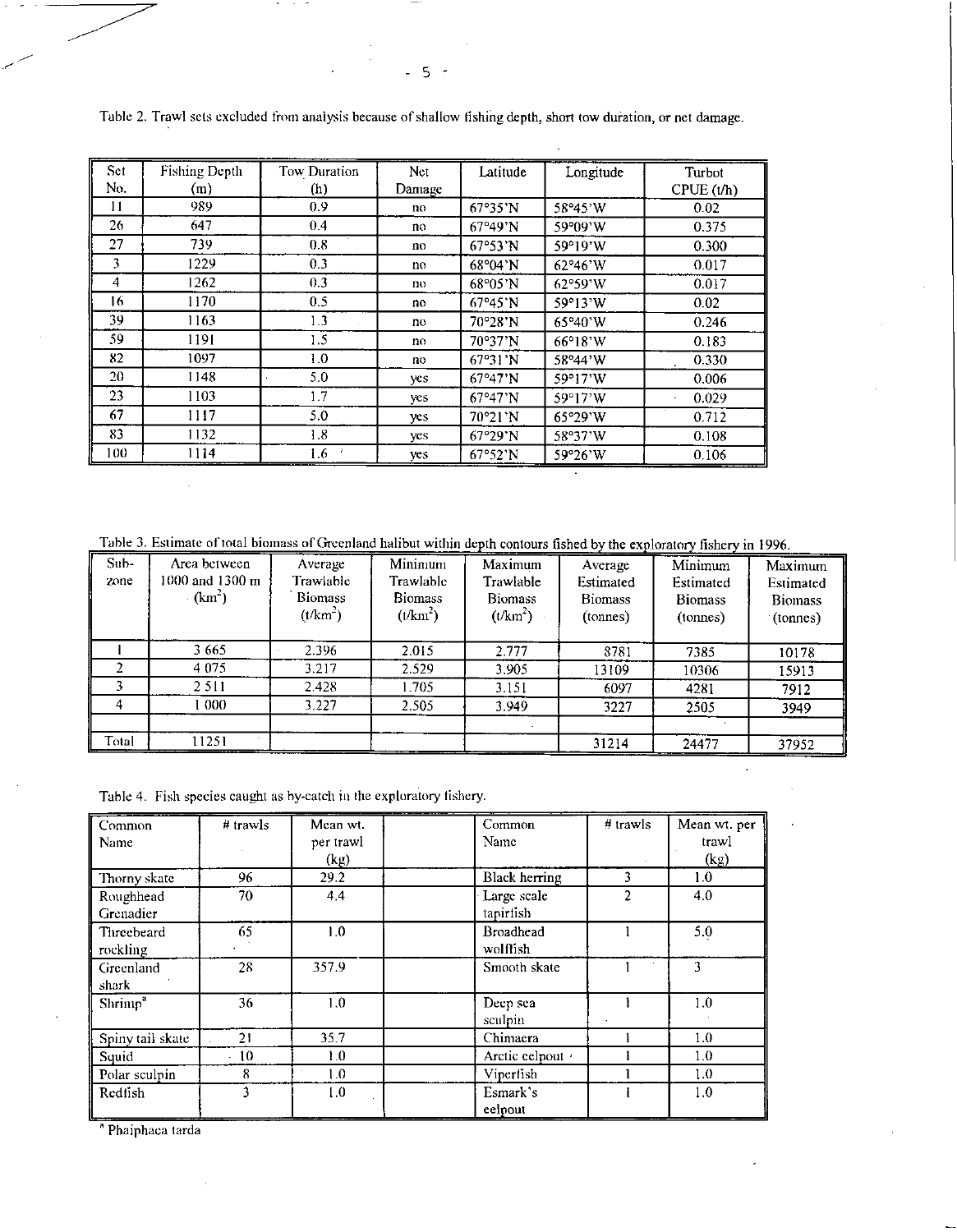

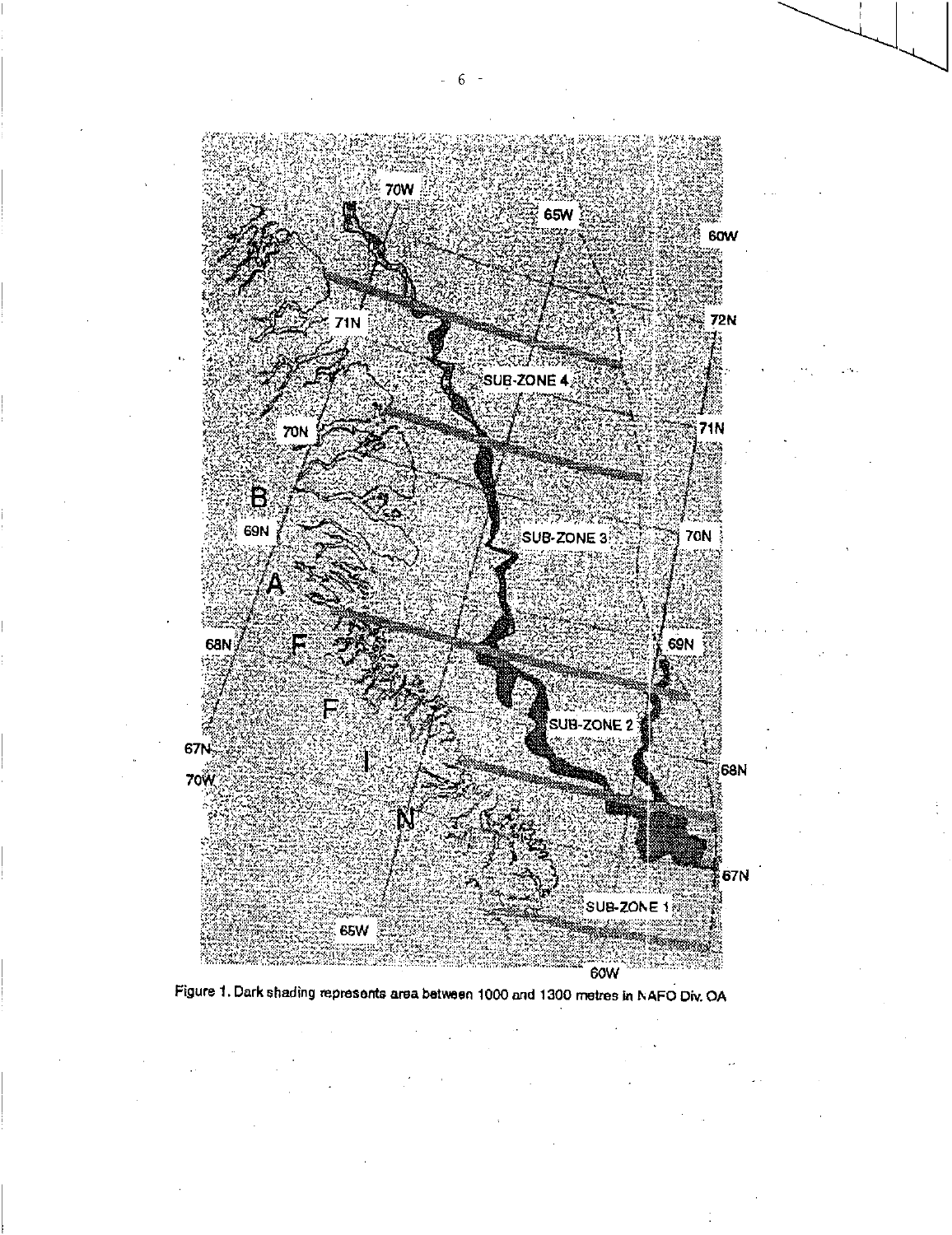

Figure 2. Map of fishing sub-zones in NAFO Div. 0A, showing the distribution of exploratory trawl sets in 1996.



Figure 3. The length of Greenland halibut (cm) caught in Div. 0A in 1996.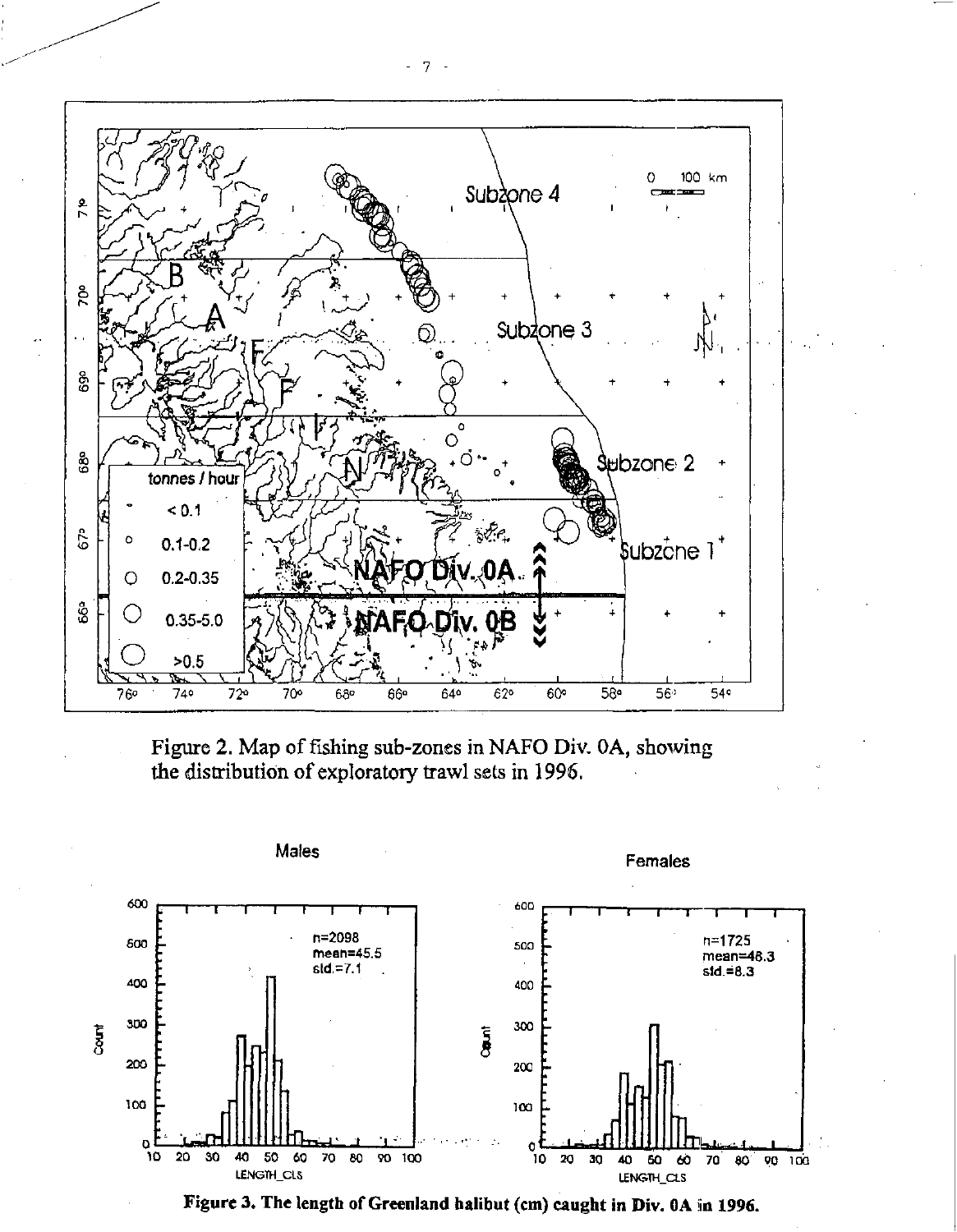

**Figure 4. The length of male Greenland halibut caught in four sub-zones of Div. OA in 1996.** 

- 8 -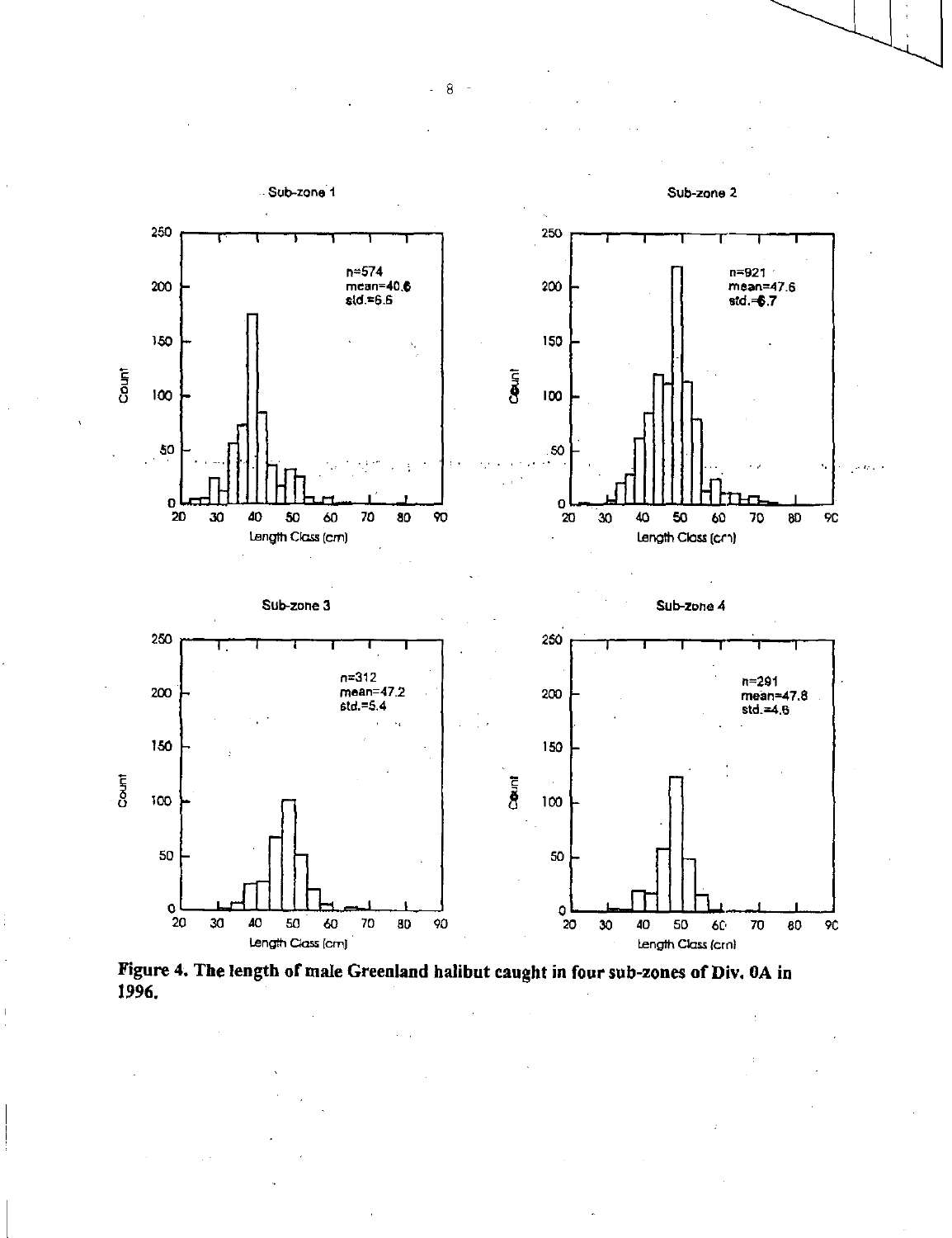

9

- -

**Figure 5. The length of female Greenland halibut caught in four sub-zones of Div. OA in 1996,**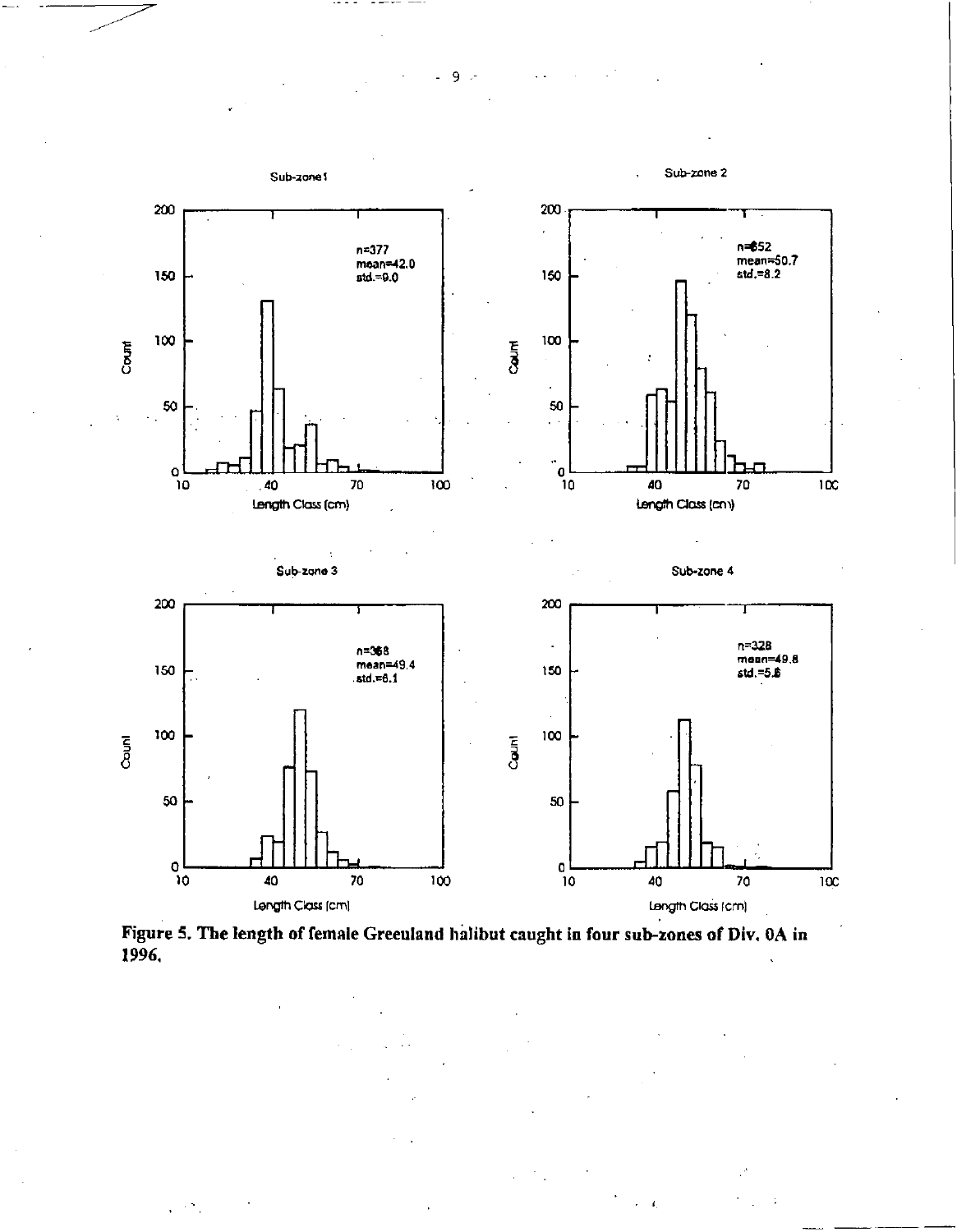

**Figure 6. The weight of Greenland halibut discarded compared to the weight kept in trawls from Div. OA in 1996. Each point represents one trawl set.** 



**Figure '7. The discard weight of the three most abundant by-catch**